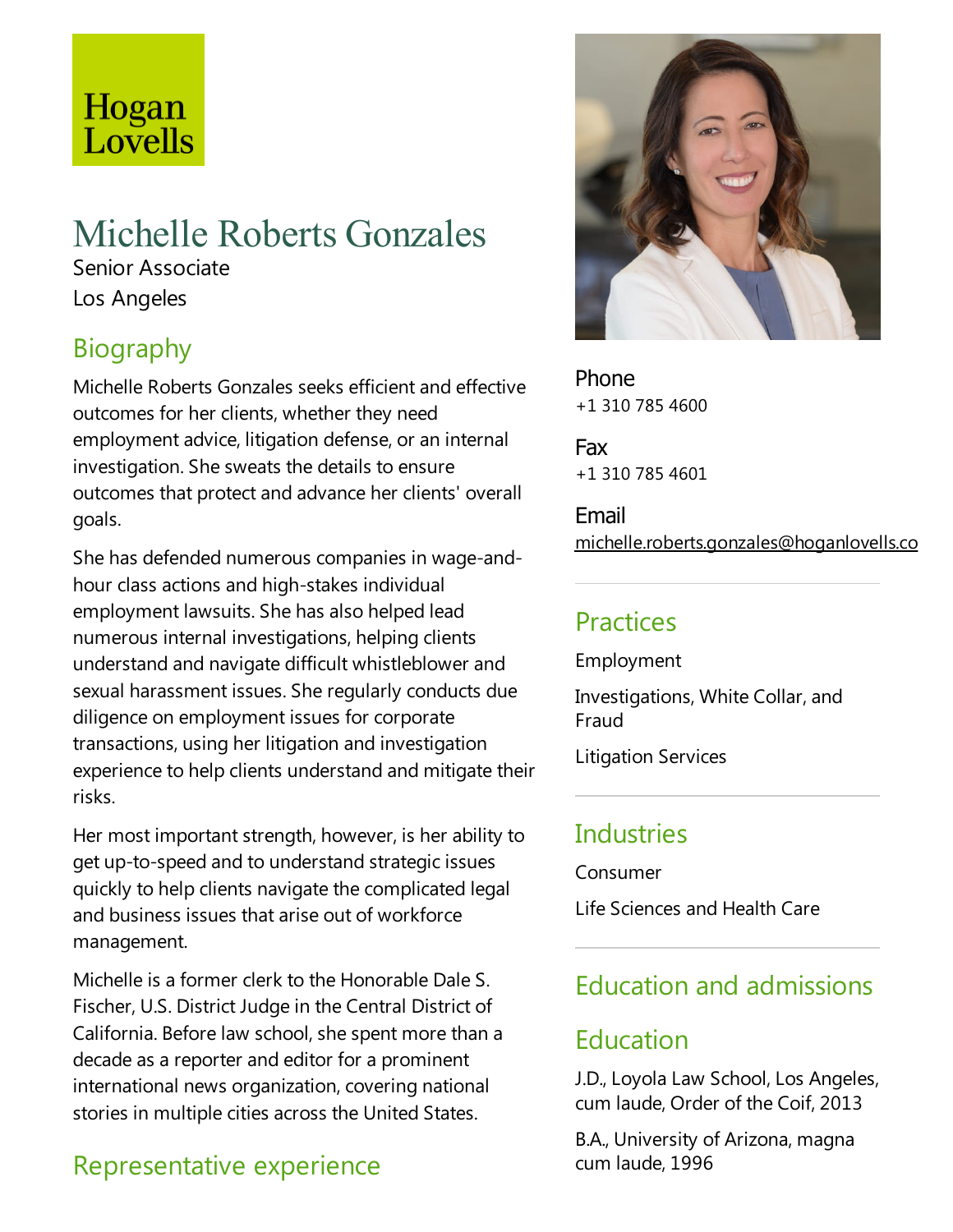Represented one of the world's largest live event companies in multiple wage-and-hour class actions.

Conducted multiple sexual harassment investigations.

Advised high-tech, medical device, and entertainment companies on employment matters, including wageand-hour, anti-discrimination, sexual harassment, and COVID-19 policies and practices.

Represented a large retailer in multiple wage-and-hour class actions.

Represented a musician in a high-stakes personal injury case.

Conducted internal investigations into whistleblower claims.

Represented a television studio in multiple discrimination claims.

Conducted putative whistleblower investigations for health care and infrastructure clients.

Represented a large retailer in wage-and-hour class actions and high-stakes individual employment case.

### Latest thinking and events

- **Press Releases** 
	- **Hogan Lovells represents Zendesk in Acquisition of** Momentive
- **News** 
	- **Break out calculators & checkbooks: CA holds** meal/rest break penalties include nondiscretionary pay
- **News** 
	- $\blacksquare$  Out with the new, in with the old: L.A. County to require masks for all while indoors . . . again
- **News** 
	- $\blacksquare$  CA employers finally have quidance from Cal-OSHA on updated workplace COVID-19 prevention protocols

■ Webinar

**E** Ethics CLE: Ethical implications of remote working

#### Memberships

Pathfinder, 2020 Leadership Council on Legal Diversity (LCLD)

#### Bar admissions and qualifications

California

#### Court admissions

U.S. Court of Appeals, Ninth Circuit

U.S. District Court, Central District of California

U.S. District Court, Northern District of California

U.S. District Court, Eastern District of California

U.S. District Court, Southern District of California